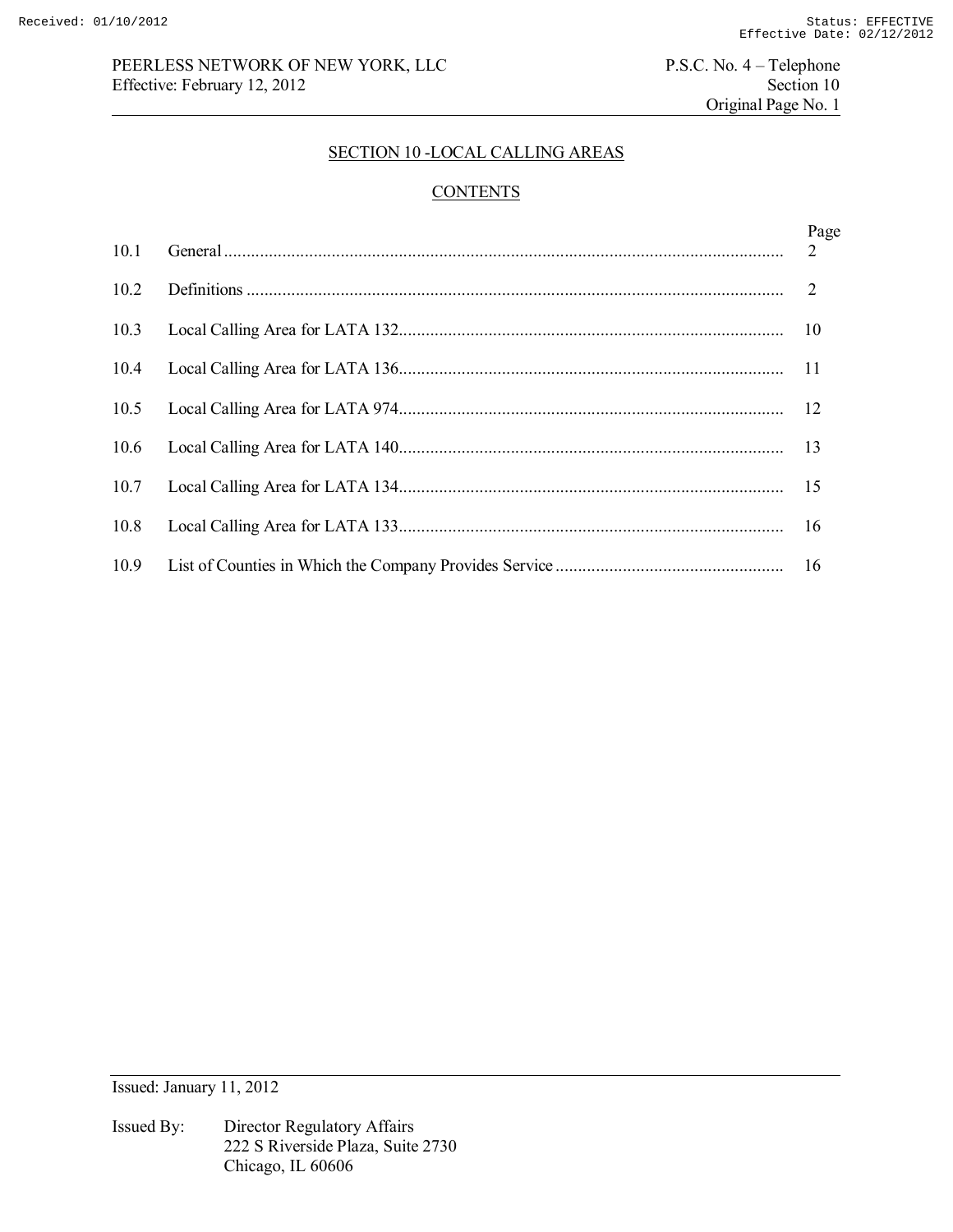Original Page No. 2

### SECTION 10 – LOCAL CALLING AREAS

#### 10.1 General

Each exchange within the Company's service area within New York is assigned to a Zone which is used to specify Business and Residential Local Flat and Local Measured Rates, Section 10.3 through 10.8 of this tariff illustrate Company New York local calling areas. Section 10.2 defines exchanges by geographic and NPA/NXXs.

Zone One indicated contiguous exchanges and is considered local calls. Zone One rates can be found in Addendum A of this tariff. All calls made to locations other than those included in Zone One are considered intraLATA toll calls.

#### 10.2 Definitions

- A. New York City Region
	- 1. NY Zone 1

NY Zone 1 is comprised of customers who were formerly provided service through Bell Atlantic New York central office designations in that section of the Borough of Manhattan south of a line running east along West 63rd St. to a point approximately 300 feet east of West End Avenue, north to West 64th St., east on West 64th St. to Amsterdam Ave., south on Amsterdam Ave. to West 62nd St., east on West 62<sup>nd</sup> St. to Columbus Ave, north on Columbus Ave. to West 63rd St., east on West 63rd St. to Central Park West, south on Central Park West to Central Park South, east on Central Park South to Fifth Ave., north on Fifth Ave., to east 64th St., east on East 64th St. to Third Ave., north on Third Ave., to East 66th St., east on East 66<sup>th</sup> St., to Second Ave., south on Second Ave. to East 64th St., east on East 64th St. to York Ave., south on York Ave., to East 63rd St., and thence east along East 63rd St. and on Ellis, Governor's and Liberty Islands. Customers have the following Company central office designations 201, 356, 292, 265, 432, 218, 253, 312, 354, 469, and 507

2. NY Zone 2

NY Zone 2 is comprised of customers who were formerly provided service through Bell Atlantic New York central office designations in that section of the Borough of Manhattan north of the northern boundary of Zone 1 as above defined and south of a line running east along West 130th St to Broadway, south along Broadway to West 126th St., southeast along West 126th St. to Old Broadway, north along Old Broadway to West 129h St., east along West 129th St. to Amsterdam Ave., north along Amsterdam Ave. to West 130th St. and east along West 130th St. and East 130th St.

Issued: January 11, 2012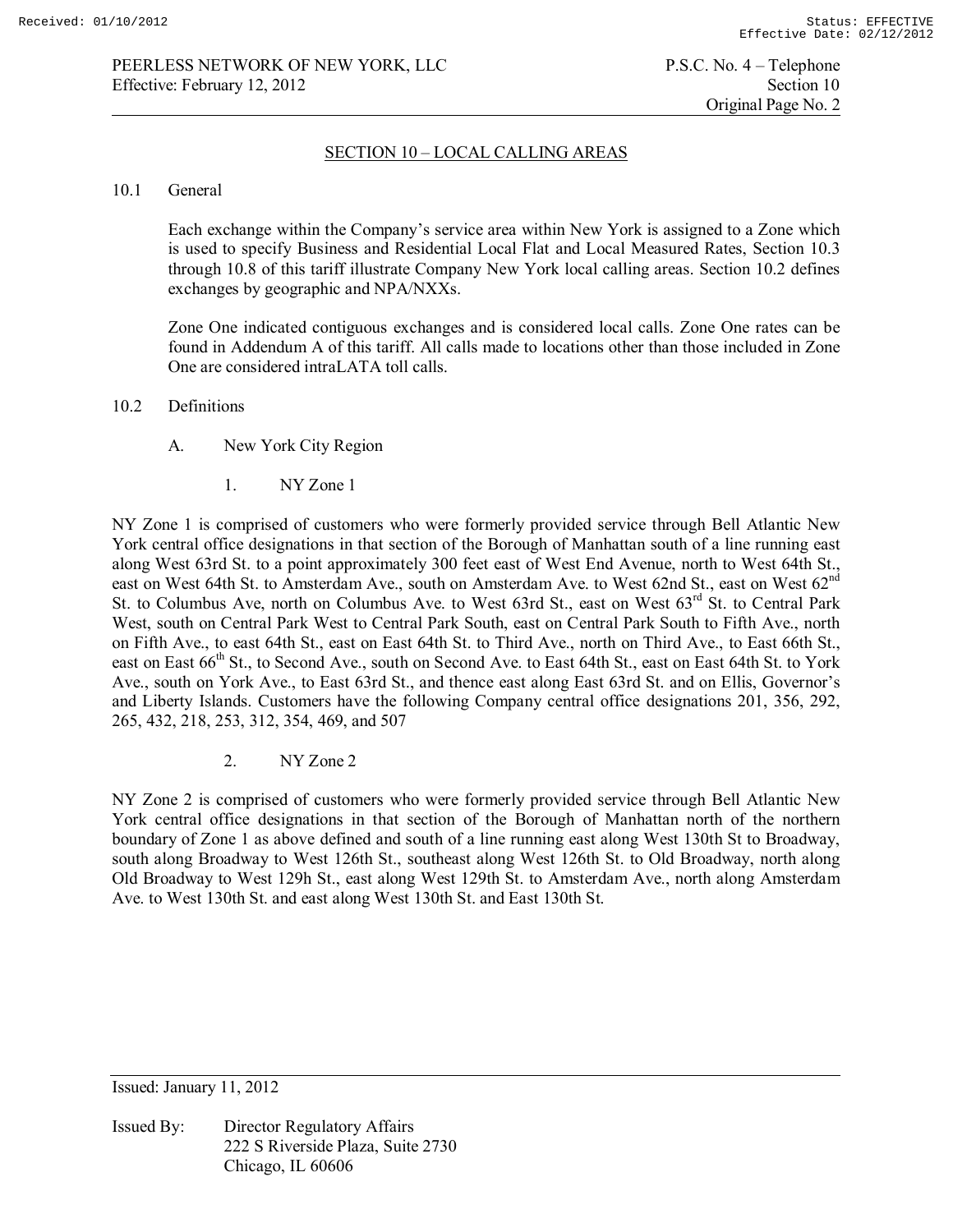### SECTION 10 – LOCAL CALLING AREAS (Continued)

#### 10.2 Definitions (continued)

- A. New York City Region (continued)
	- 3. NY Zone 3

NY Zone 3 is comprised of customers who were formerly provided service through Bell Atlantic New York central office designations in that section of the Borough of Manhattan north of the northern boundary of Zone 2 as defined above and in the Borough of the Bronx, except Rikers Island in the Bronx, the following central office designations: 220, 281, 283, 292, 293, 294, 295, 299, 328, 364, 365, 367, 378, 402,405, 491, 538, 542, 579, 583, 584, 585, 588, 589, 590, 617, 665, 681, 690, 694, 716, 731, 733, 740, 842, 893, 901, 926, 933, 960, 991, 992, 993, and 999.

4. NY Zone 4

NY Zone 4 is comprised of customers who were formerly provided service through Bell Atlantic New York central office designations. 409, 430, 597, 792, 822.823, 824, 828, 829, 863, 892, 904, 918, and 931

5. NY Zone 5

NY Zone 5 is comprised of customers who were formerly provided service through Bell Atlantic New York central office designations: 231, 320, 324, 325, 379.405, 515, 519, 543, 547, 548, 549, 601, 652, 653, 654, 655, 671, 796, 798, 881, 882, 884, 885, 920, and 994 Customers have a Company central office designation of 732.

6. NY Zone 6

NY Zone 6 is comprised of customers who were formerly provided service through Bell Atlantic New York central office designations in that section of the Borough of Brooklyn north of the Bay Ridge branch of the Long Island Railroad, (excepting the area bounded by Second Ave, 65th St. and Fourth Ave.), New Lots Ave., Fountain Ave. and Linden Blvd. and in the section bounded on the north by Linden Blvd., on the east by Elderts Lane, on the south by Stanley Ave. and on the west by Crescent Ave., and the following central office designation serving territory in the boroughs of Brooklyn and Queens: 219, 221.223, 230, 233, 235, 237, 240, 242, 243, 244, 246, 247, 255, 260, 270, 277, 282, 283, 284, 287, 289, 330, 342, 344, 345, 346, 348, 349, 363, 366, 381, 386,403,404, 417,421, 434,435,436,438, 439, 443, 451,452,453, 456,462, 467, 469, 485,486,488,489, 490,491,497, 521, 541, 552, 571, 599, 604, 622, 624, 625, 628, 647, 694, 735, 752, 753, 755, 757, 802, 821, 826, 827, 832, 919, 922, 927, 935, 938, 939, 941, 953, 963, 965, 972, 974, and 999 Customers have a Company central office designation of 907.

Issued: January 11, 2012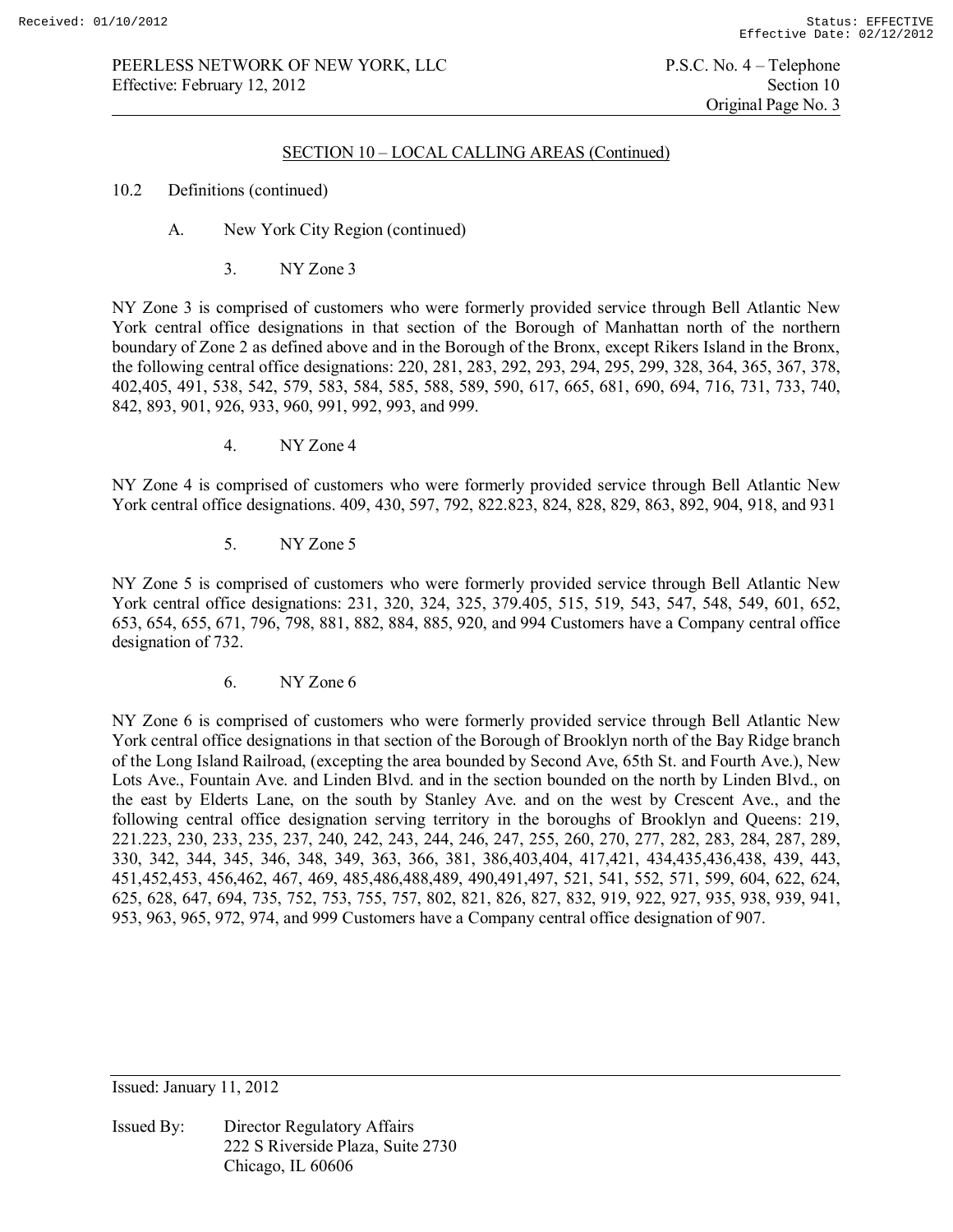### PEERLESS NETWORK OF NEW YORK, LLC P.S.C. No. 4 – Telephone<br>Effective: February 12, 2012 Section 10 Effective: February 12, 2012

### SECTION 10 – LOCAL CALLING AREAS (Continued)

#### 10.2 Definitions (continued)

- A. New York City Region (continued)
	- 7. NY Zone 7

NY Zone 7 is comprised of customers who were formerly provided service through Bell Atlantic New York central office designations in that section of the Borough of Brooklyn south of the Bay Ridge branch of the Long Island Railroad, (and the area bounded by Second Ave., 65th St. and Fourth Ave), New Lots Ave., Fountain Ave and Linden Blvd. except the section bounded on the north by Linden Blvd., on the east by Elderts Lane, on the south by Stanley Ave and on the west by Crescent Ave.

8. NY Zone 8

NY Zone 8 is comprised of customers who were formerly provided service through Bell Atlantic New York central office designations 240, 248, 249, 267, 271, 274, 275, 278, 326, 334, 335, 361, 392, 395, 396, 397, 399, 416,424, 426,429, 433, 446, 457, 458, 459,472, 476, 478, 482, 507, 533.545, 546, 565, 592, 595.598, 626, 639, 644, 651, 672, 699, 706, 721, 726, 728, 729, 760, 764, 766, 779, 784, 786, 803, 830, 840, 894, 896, 897, 898, 899.932, 937, 956, and 997 Customers have the following Company central office designations: 906 or 280.

9. NY Zone 9

NY Zone 9 is comprised of customers who were formerly provided service through Bell Atlantic New York central office designations 321.353, 357, 358, 359, 445, 460, 461, 463, 539, 670, 746, 762, 767, 886, 939, and 961

10. NY Zone 10

NY Zone 10 is comprised of customers who were formerly provided service through Bell Atlantic New York central office designations 244, 261, 262, 263, 264, 268, 286, 289, 290, 291, 296, 297, 298, 322, 380, 441, 454,480,520, 523, 526, 529, 544, 553, 557, 575, 591, 632, 641, 656, 657, 658, 659, 738, 739, 793, 805, 835, 843, 845, 846, 847, 848, 849, 883, 917, 969, 990, and 995

11 NY Zone 11

NY Zone 11 is comprised of customers who were formerly provided service through Bell Atlantic New York central office designations 223, 224, 225, 229, 279, 281, 352, 423, 428, and 631.

Issued: January 11, 2012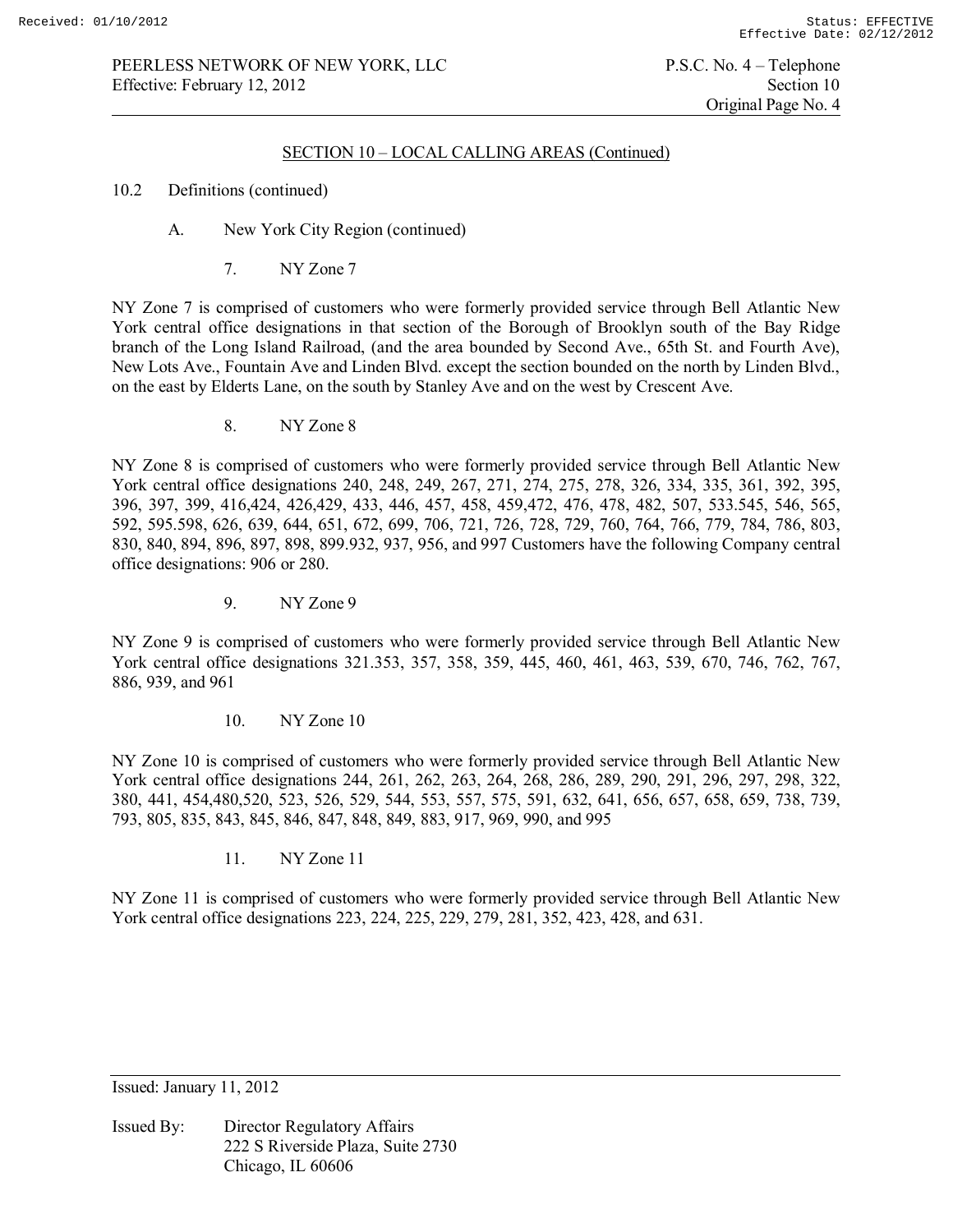## SECTION 10 – LOCAL CALLING AREAS (Continued)

### 10.2 Definitions (continued)

- A. New York City Region (continued)
	- 12. NY Zone 12

NY Zone 12 is comprised of customers who were formerly provided service through Bell Atlantic New York central office designations 217, 276\*, 341, 343, 347, 463, 464, 465, 468, 470, 479, 481, 545, 527\* 528, 712, 723, 740, 776, 831, 895, 949, 962, 977, and 978 \* Calls from coin telephone with 276 and 527 designations which are located at the J.F. Kennedy International Airport are rated from NY Zone 10.

13. NY Zone 13

NY Zone 13 is comprised of customers who were formerly provided service through Bell Atlantic New York central office designations 318, 327, 337, 471, 474, 634, 868, and 945

14 NY Zone 14

NY Zone 14 is comprised of customers who were formerly provided service through Bell Atlantic New York central office designations 273, 350, 351, 354, 370, 390,442,447,448,494, 667.668, 698, 720, 727, 761, 816, 876, 979, 980, 981, 983, and 987 Customers have the Company central office designation of 303

15 NY Zone 15

NY Zone 15 is comprised of customers who were formerly provided service through Bell Atlantic New York central office designations' 226, 317, 356, 948, 966, 967, and 984

- B. Nassau Region
	- 1. Nassau Zone 1

Zone 1 includes the geographic area of Great Neck, Manhasset, and Port Washington. It is comprised of customers who were formerly provided service through Bell Atlantic New York central office designations 466,482,487, 773, 829, 291, 365, 564, 627, 684, 869, 926, 974, 767, 883, and 944

2. Nassau Zone 2

Zone 2 includes the geographic area of Floral Park. It is comprised of customers who were formerly provided service through Bell Atlantic New York central office designations: 326, 327, 328, 352, 354, 355, 358,437, 488, 574, and 775.

Issued: January 11, 2012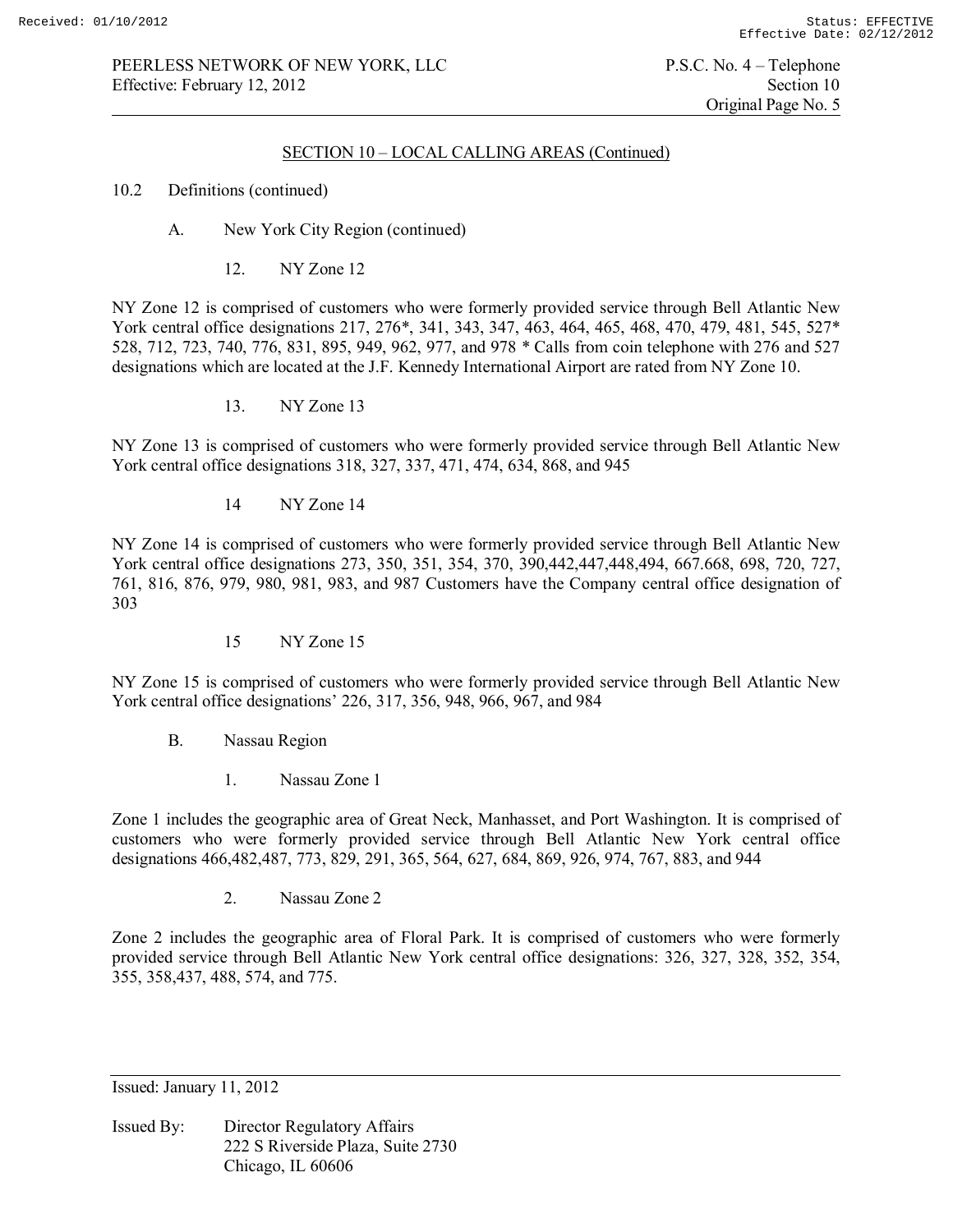### SECTION 10 – LOCAL CALLING AREAS (Continued)

- 10.2 Definitions (continued)
- B. Nassau Region (continued)
	- 3. Nassau Zone 3

Zone 3 includes the geographic area of Cedarhurst, Valley Stream, and Lynbrook. It is comprised of customers who were formerly provided service through Bell Atlantic New York central office designations: 239, 295, 371, 374, 569, 285, 561, 568, 791, 792, 823, 825, 872.256, 593, 594, 596, 599, and 887.

4. Nassau Zone 4

Zone 4 includes the geographic area of Brookville, Glen Cove, and Roslyn. It is comprised of customers who were formerly provided service through Bell Atlantic New York central office designations 299, 626, 629, 656, 671, 674, 676, 759,484, 621, 625, and 686

5. Nassau Zone 5

Zone 5 includes the geographic area of Garden City, Mineola, Hempstead, and Westbury. It is comprised of customers who were formerly provided service through Bell Atlantic New York central office designations: 227, 228, 236, 237,238, 245, 248, 251, 297, 337, 357, 383, 384, 521, 522, 526, 527, 528, 571, 572, 573, 644, 647, 658, 659, 739, 741, 742, 745, 747, 833, 925, 222, 229, 294, 535, 663, 873, 877, 252, 292, 296,463,481,483,485, 486,489, 538, 539, 542, 559, 560, 564, 565, 566, 794, 824, 332, 333, 334, 335, 338, 428, 683, 832, 876, and 997 Customers have a Company central office designation of 394.

6. Nassau Zone 6

Zone 6 includes the geographic area of Baldwin, Freeport, and Rockville Centre. It is comprised of customers who were formerly provided service through Bell Atlantic New York central office designations 223, 377, 378, 379, 546, 623, 867, 868, 431, 432, 889, 897, 255, 536, 678, 763, 764, and 766.

7. Nassau Zone 7

Zone 7 includes the geographic area of Oyster Bay, Syosset, and Bayville. It is comprised of customers who were formerly provided service through Bell Atlantic New York central office designations of 624, 922, 364, 496, 677, 682, 921, and 628.

Issued: January 11, 2012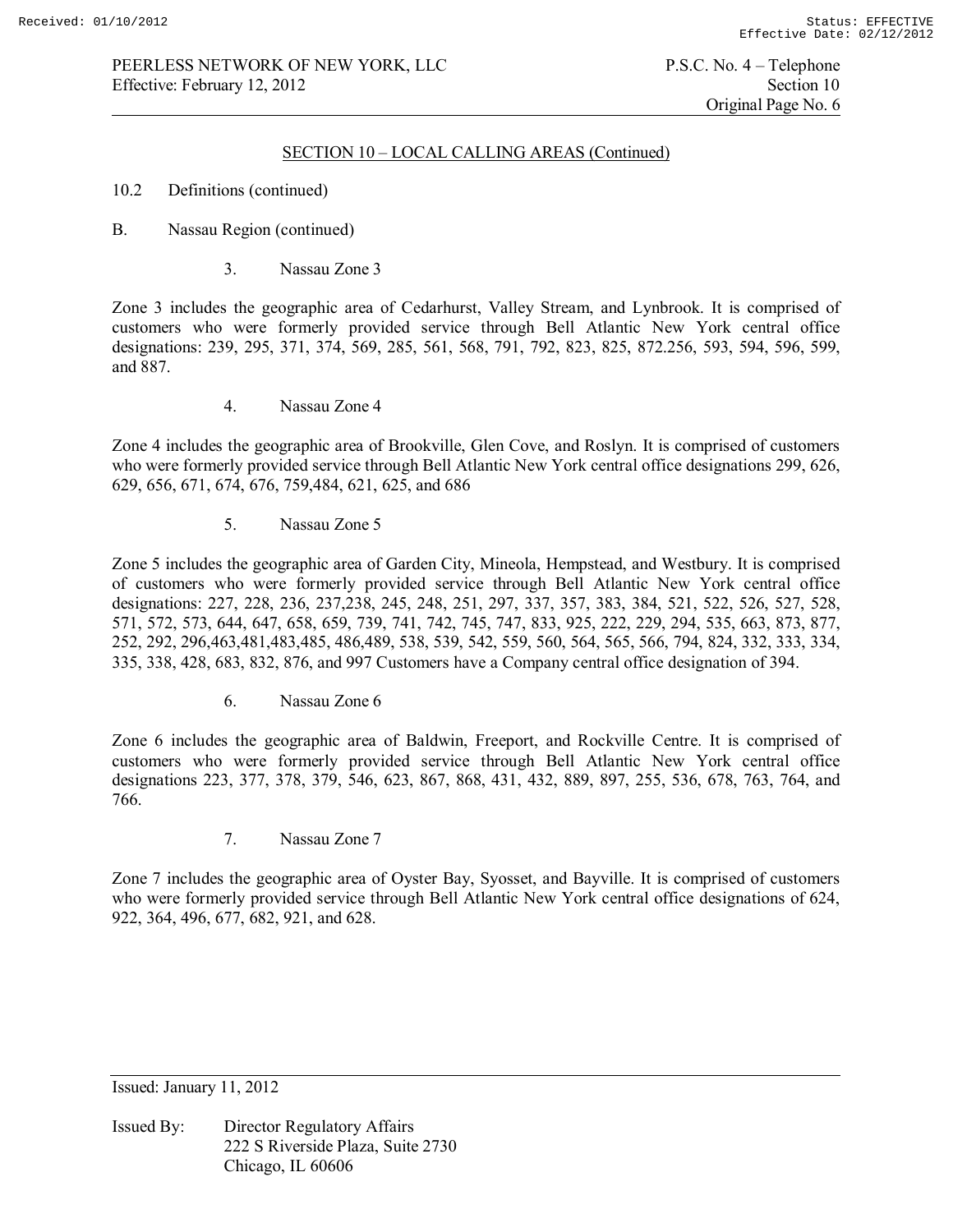Original Page No. 7

### SECTION 10 – LOCAL CALLING AREAS (Continued)

- 10.2 Definitions (continued)
	- B. Nassau Region (continued)
		- 8. Nassau Zone 8

Zone 8 includes the geographic area of Hicksville, Levittown and Plainwew. It is comprised of customers who were formerly provided service through Bell Atlantic New York central office designations: 336, 349.433, 681, 733, 822, 931, 932, 933, 934, 935, 937, 938, 939, 942, 943, 949, 954, 346, 520, 575, 579, 731, 735, 796, and 576.

9. Nassau Zone 9

Zone 9 includes the geographic area of Massapequa and Wantagh. It is comprised of customers who were formerly provided service through Bell Atlantic New York central office designations 541, 795, 797, 798, 799, 221, 679, 781, 783, 785, and 826

Issued: January 11, 2012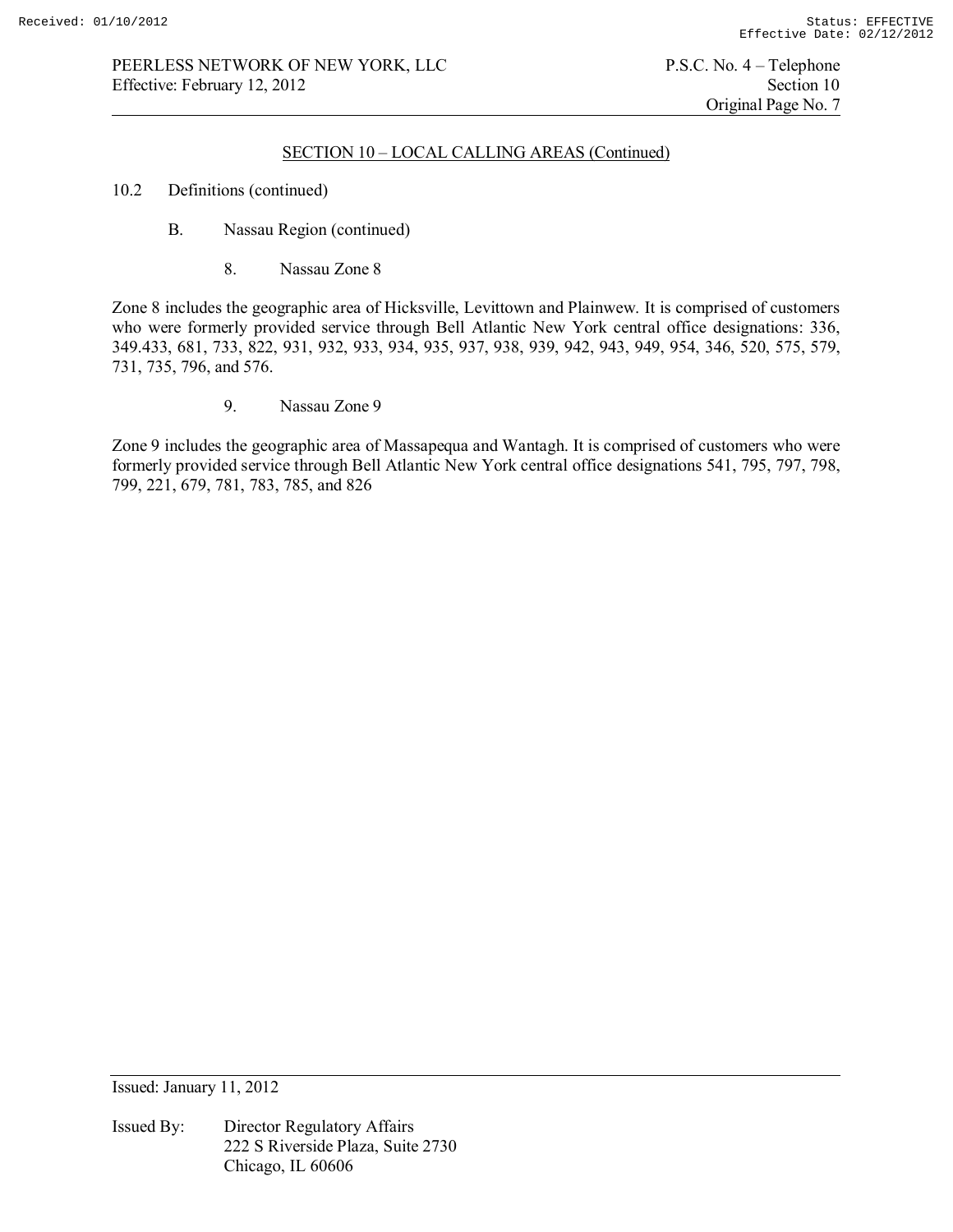## SECTION 10 – LOCAL CALLING AREAS (Continued)

- 10.2 Definitions (continued)
	- C. Westchester Region
		- 1. Westchester Zone 1

Zone 1 includes the geographic area of Yonkers It is comprised of customers who were formerly provided service through Bell Atlantic New York central office designations of 375, 376, 377, 378, 379, 423, 476, 963, 964, 965, 966, 968, and 969.

2. Westchester Zone 2

Zone 2 includes the geographic area of Eastern Yonkers, Tuckahoe, and Mount Vernon. It is comprised of customers who were formerly provided service through Bell Atlantic New York central office designations of 237, 776, 337, 395, 771, 775, 779, 792, 793, 961, 662, 663, 664, 665, 667, 668, and 699.

3. Westchester Zone 3

Zone 3 includes the geographic area of New Rochelle and Pelham. It is comprised of customers who were formerly provided service through Bell Atlantic New York central office designations of 235, 576 632, 633, 636, 637, 654, and 738

4. Westchester Zone 4

Zone 4 includes the geographic area of Dobbs Ferry, Hastings, and Irvington. It is comprised of customers who were formerly provided service through Bell Atlantic New York central office designations of 674, 693, 478, 479, and 591.

5. Westchester Zone 5

Zone 5 includes the geographic area of Scarsdale. It is comprised of customers who were formerly provided service through Bell Atlantic New York central office designations of 282.472, 721, 722, 723, 725, and 768.

6. Westchester Zone 6

Zone 6 includes the geographic area of Harrison, Larchmont, and Mamaroneck. It is comprised of customers who were formerly provided service through Bell Atlantic New York central office designations of 835, 833, 834, 381, 698, 777, and 899.

Issued: January 11, 2012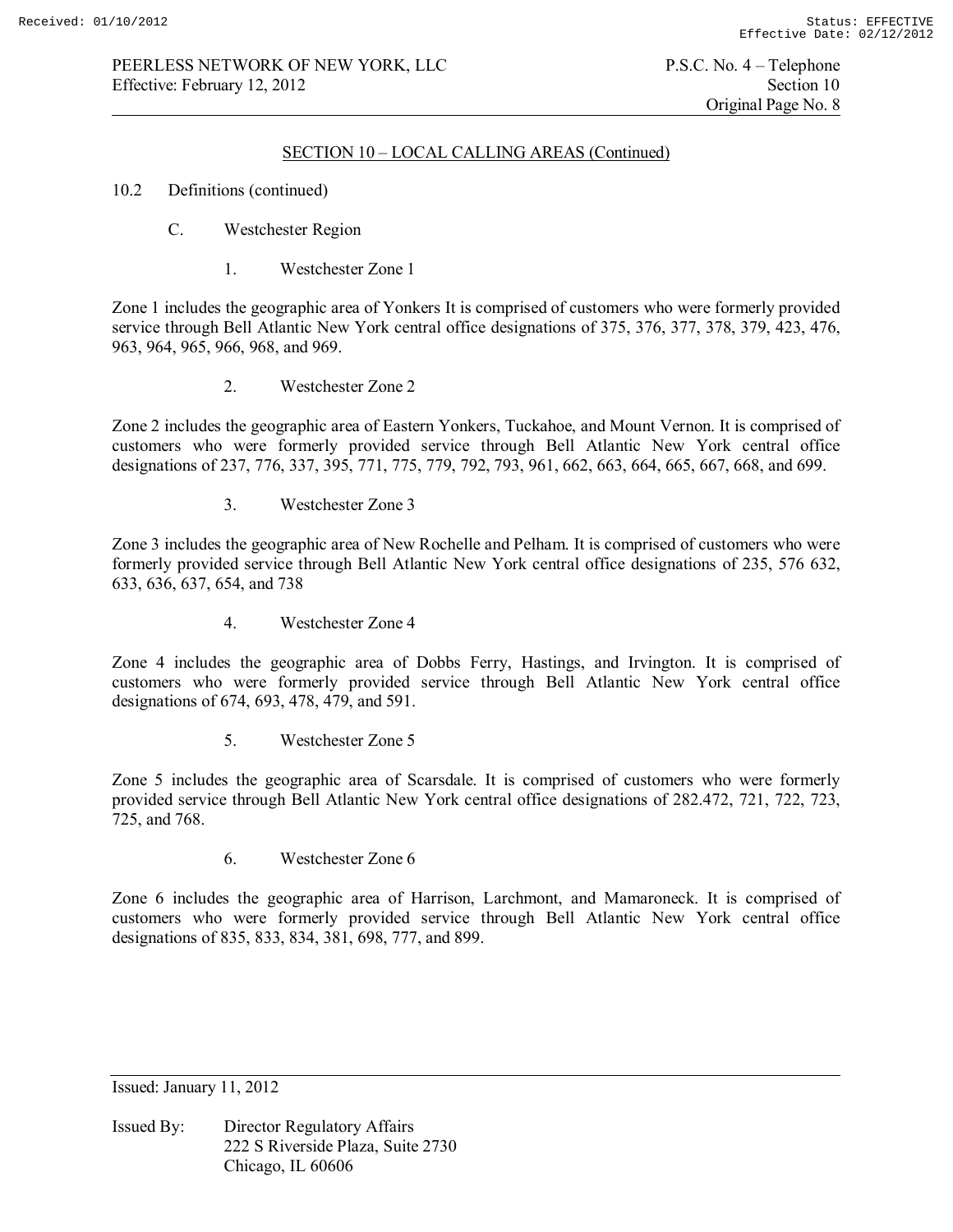### SECTION 10 – LOCAL CALLING AREAS (Continued)

- 10.2 Definitions (continued)
	- C. Westchester Region (continued)
		- 7. Westchester Zone 7

Zone 7 includes the geographic area of Elmsford and Tarrytown. It is comprised of customers who were formerly provided service through Bell Atlantic New York central office designations of 345, 347, 592, 593, 784785, 789, 951, 332, 333, 366, 523, 524, and 631

8. Westchester Zone 8

Zone 8 includes the geographic area of White Plains It is comprised of customers who were formerly provided service through Bell Atlantic New York central office designations of 281, 285, 286, 287, 288.289, 321, 322, 328, 335, 390, 391, 393, 397, 646, 649, 681, 682, 976, 993, and 997 798. 421, 422, 428, 448, 546, 547 558, 641, 642, 643, 644, 645, 683, 684, 686, 694, 696, 697761, 890.946, 948, 949, 971, Customers have the Company central office designation of 798.

9. Westchester Zone 9

Zone 9 includes the geographic area of Port Chester and Rye. It is comprised of customers who were formerly provided service through Bell Atlantic New York central office designations of 251, 253, 933, 934, 935, 937, 939, 921, 925, and 967.

Issued: January 11, 2012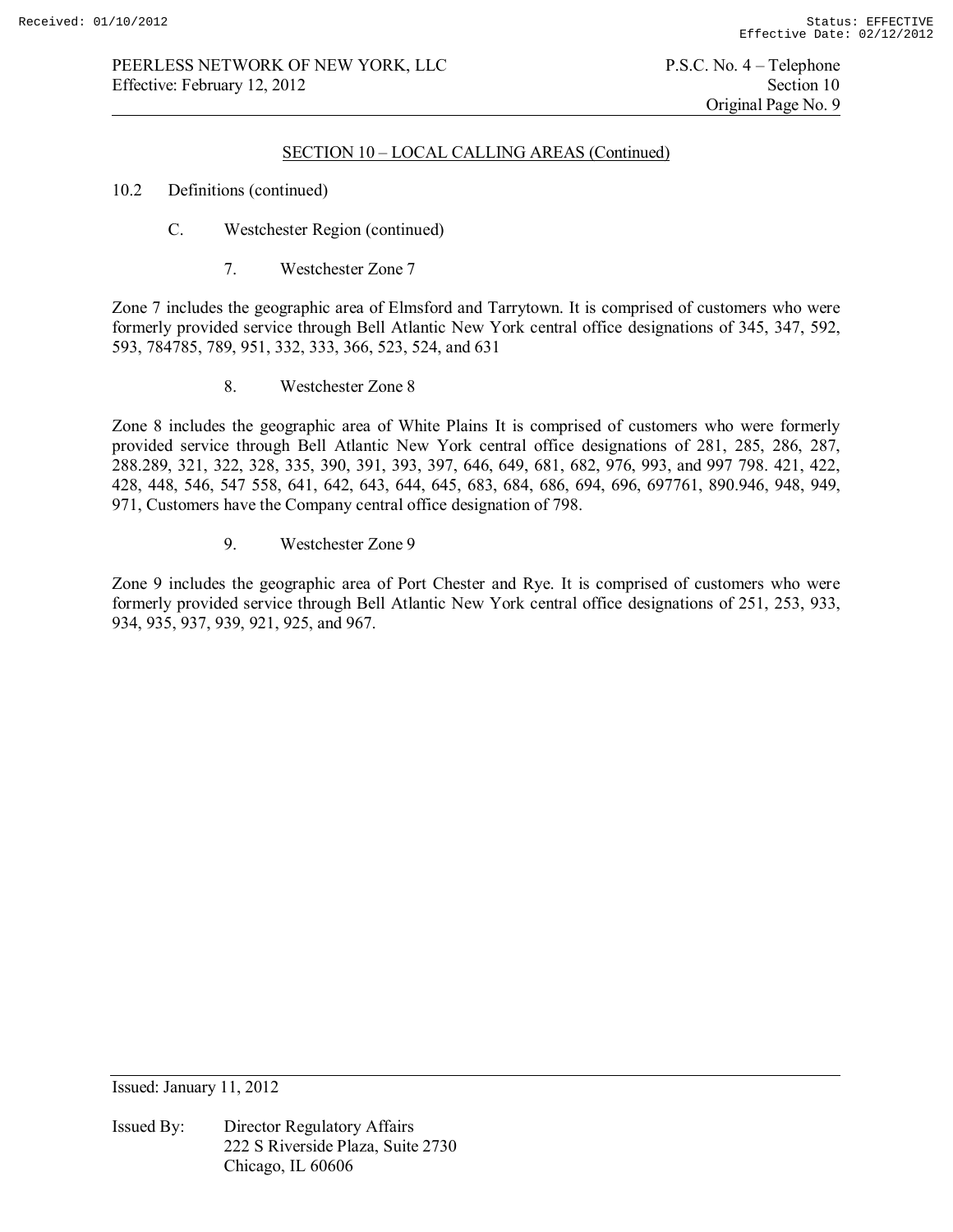10.3 Local Calling Areas for LATA 132

| <b>EXCHANGE</b>    | <b>ZONE ONE</b>                                                                                                                                                                                                                                                                   |
|--------------------|-----------------------------------------------------------------------------------------------------------------------------------------------------------------------------------------------------------------------------------------------------------------------------------|
| <b>Brewster</b>    | Armonk Vlg, Bedford Vlg, Birchwood, Brewster, Carmel,<br>Chappaqua, Coldspring, Croton Fls, Crtnonhsdn, Garrison, Katonah,<br>Lakeland, Lewisboro, Mahopac, Mountkisco, Morthsalem, Ossining,<br>Patterson, Peekskill, Pleasantvl, Poundridge, Purdys, South Salem,<br>Yorktn Hts |
| Centraislp         | Babylon, Bay Shore, Bayport, Bellport, Brentwood, Centraislp,<br>Commack, Deer Park, E Fire Is, Fire Is, Huntington, Islip, Kings<br>Park, Lindenhst, Northport, Patchogue, Pt Jefferson, Ronkonkoma,<br>Sayvilk Selden, Smithtown, St James, Stony brook, W Commack              |
| Nassau Zone 5      | Amityville, Bridgemptn, Coldspghbr, E Hampton, Farmingdl,<br>Gardencity, Greenport, Jamesport, Midland, Montauk Pt, Nassau<br>Zone 1 - Nassau Zone 9, Peconic, Quogue, Water Mill                                                                                                 |
| New York           | New York, NY Zone 1 - NY Zone 15                                                                                                                                                                                                                                                  |
| NY Zone 14         | New York, NY Zone 1 - NY Zone 15                                                                                                                                                                                                                                                  |
| NY Zone 6          | New York, NY Zone 1 - NY Zone 15                                                                                                                                                                                                                                                  |
| NY Zone 8          | New York, NY Zone 1 - NY Zone 15                                                                                                                                                                                                                                                  |
| NY Zone 5          | New York, NY Zone 1 - NY Zone 15                                                                                                                                                                                                                                                  |
| Nyack              | Congers, Greenwood Lk, Haverstraw, Highld Fls, Nanuet, New City,<br>Nyack, Pearl River, Piermont, Sloatsburg, Spring Valley, Suffern,<br>Tuxedo                                                                                                                                   |
| Riverhead          | Amagansett, Atlantic, Hamptonbays, Mattituck, Orient, Riverhead,<br>Sag Harbor, Shelter Is, Shoreham, South Hampton, Southold,<br>Wading River, West Hampton                                                                                                                      |
| Westchester Zone 8 | Mt Vernon, White Plains, Westchester Zone 1 - Westchester Zone 9                                                                                                                                                                                                                  |
|                    |                                                                                                                                                                                                                                                                                   |

Issued: January 11, 2012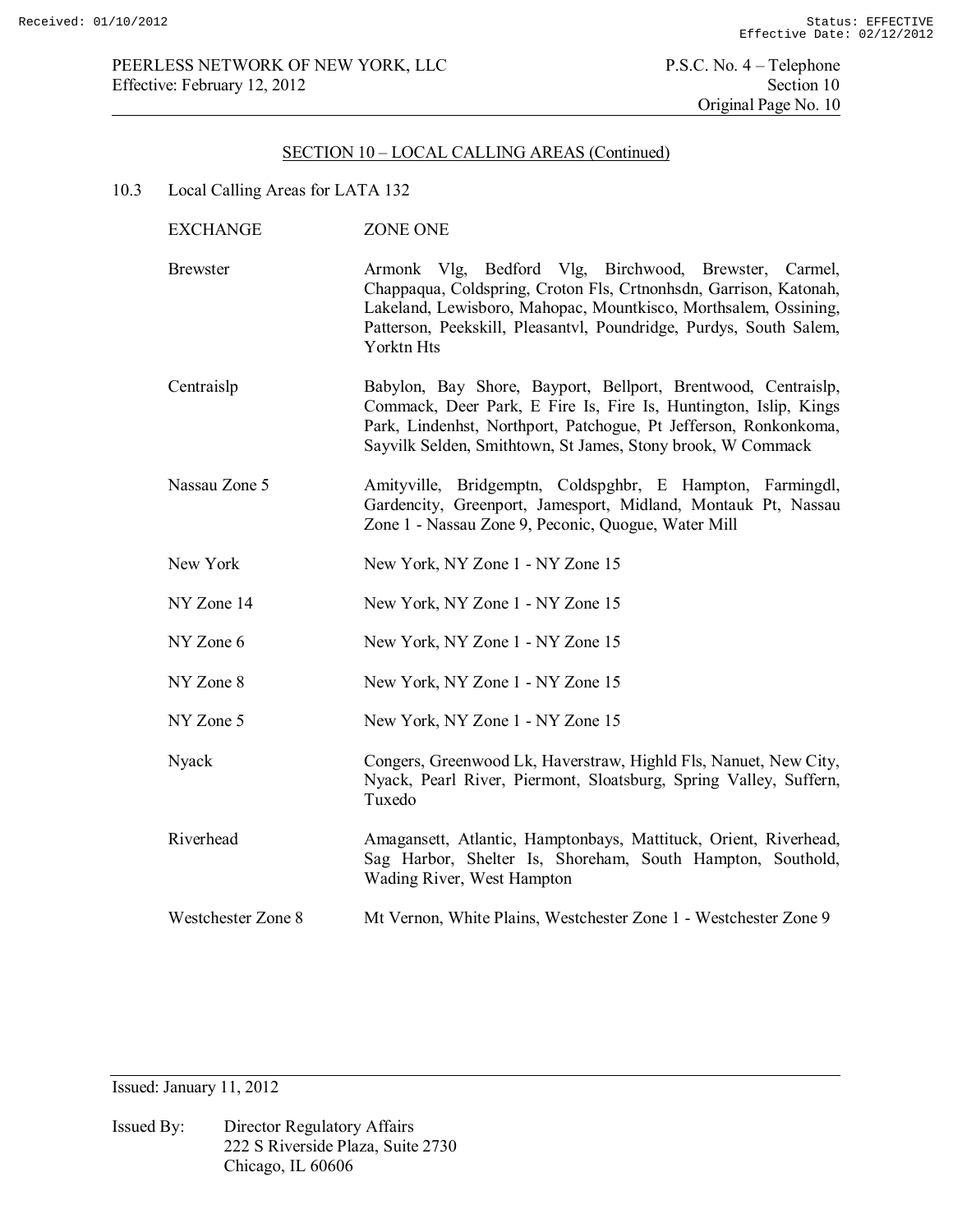# 10.4 Local Calling Areas for LATA 136

| <b>EXCHANGE</b> | <b>ZONE ONE</b>                                                                                                                                                                                                                                                                                                                                                 |
|-----------------|-----------------------------------------------------------------------------------------------------------------------------------------------------------------------------------------------------------------------------------------------------------------------------------------------------------------------------------------------------------------|
| Auburn          | Auburn, Cato, Jordan, Moravia, Owasco. Poplar Rdg, Port Byron,<br>Skaneatles, Union Spg, Weedsport                                                                                                                                                                                                                                                              |
| Chtttenango     | Baldwinsvl, Bridgeport, Canastota, Camillus, Cazenowa, Chittenngo,<br>Cicero, Cleveland, Constantia, Fayettevl, Lafayette, Liverpool,<br>Manhu: Marcellus, Minoa, Newwdstock, Parish, Phoenix, Pulaski,<br>Sylvan Bch, Syracuse                                                                                                                                 |
| Cicero          | Amber, Baldwinsvl, Bridgeport, Camillus, Cazenowa, Central Sq,<br>Chittenngo, Cicero, Cleveland, Constantia, Fabius, Fayettevl, Jordan,<br>Lafayette, Liverpool, Lysander, Manlius, Marcellus, Mexico, Minoa,<br>Newwdstock, Parish, Phoenix, Skaneatles, Syracuse, Tully                                                                                       |
| Geneva          | Geneva, Macdougail, Phelps, Waterloo                                                                                                                                                                                                                                                                                                                            |
| Ithaca          | Dryen, Etna, Groton, Interlaken, Ithaca, Lansing, Mclean, Newfield,<br>Slatevlspg, Trumansbg, Virgil                                                                                                                                                                                                                                                            |
| Liverpool       | Amber, Baldwinsvl, Bridgeport, Camillus, Cazenowa, Central Sq,<br>Chittenngo, Cicero, Cleveland, Constantia, Fabius, Fayettevl, Fulton,<br>Jordan, Lafayette, Liverpool, Lysander, Manlius, Marcellus, Mexico,<br>Minoa, Newwdstock, Parish, Phoenix, Skaneatles, Syracuse, Tully                                                                               |
| Newark          | Lyons, Marion, Newark, Palmyra                                                                                                                                                                                                                                                                                                                                  |
| Oneida          | Canastota, Knoxboro, Munnsville, Oneida, sylvan Bch, Vernon                                                                                                                                                                                                                                                                                                     |
| Penn Yan        | Branchport, Penn Yan                                                                                                                                                                                                                                                                                                                                            |
| Syracuse        | Amber, Baldwinsvl, Bridgeport, Canastota, Camillus,<br>Cato,<br>Cazenowa Central Sq, Chittenngo, Cicero, Cleveland, Constantly,<br>Fabius, Fayettevl, Fulton, Hannibal, Jordan, Lafayette, Liverpool,<br>Lysander, Manlius, Marcellus, Mexico, Minoa, Newwdstock, Parish,<br>Phoenix, Pulaski, Skanealtles, Sylvan Bch, Syracuse, Truxton, Tully,<br>Williamson |
| Utica           | Barneveld, Boonville, Clayville, Clinton, Forestport, Herkimer,<br>Holld Ptnt, Ilion, Knoxboro, Leonardsvl, Middlevl, Newport,<br>Orisknyfls, Poland, Remsen, Rome, Sylvan Bch, Utica. Vernon, W<br>Winfield, Waterville, Westernyl                                                                                                                             |
| Waterloo        | Fayette, Geneva, Macdougali, Seneca Fls. Waterloo                                                                                                                                                                                                                                                                                                               |
| Watertown       | Adams, Adams Ctr, Carthage, Chaumont, Clayton, Copenhagen,<br>Dexter, Evansmills, Henderson, LaFargevl, Phila, Sacketshbr, Teresa<br>Watertown                                                                                                                                                                                                                  |

Issued: January 11, 2012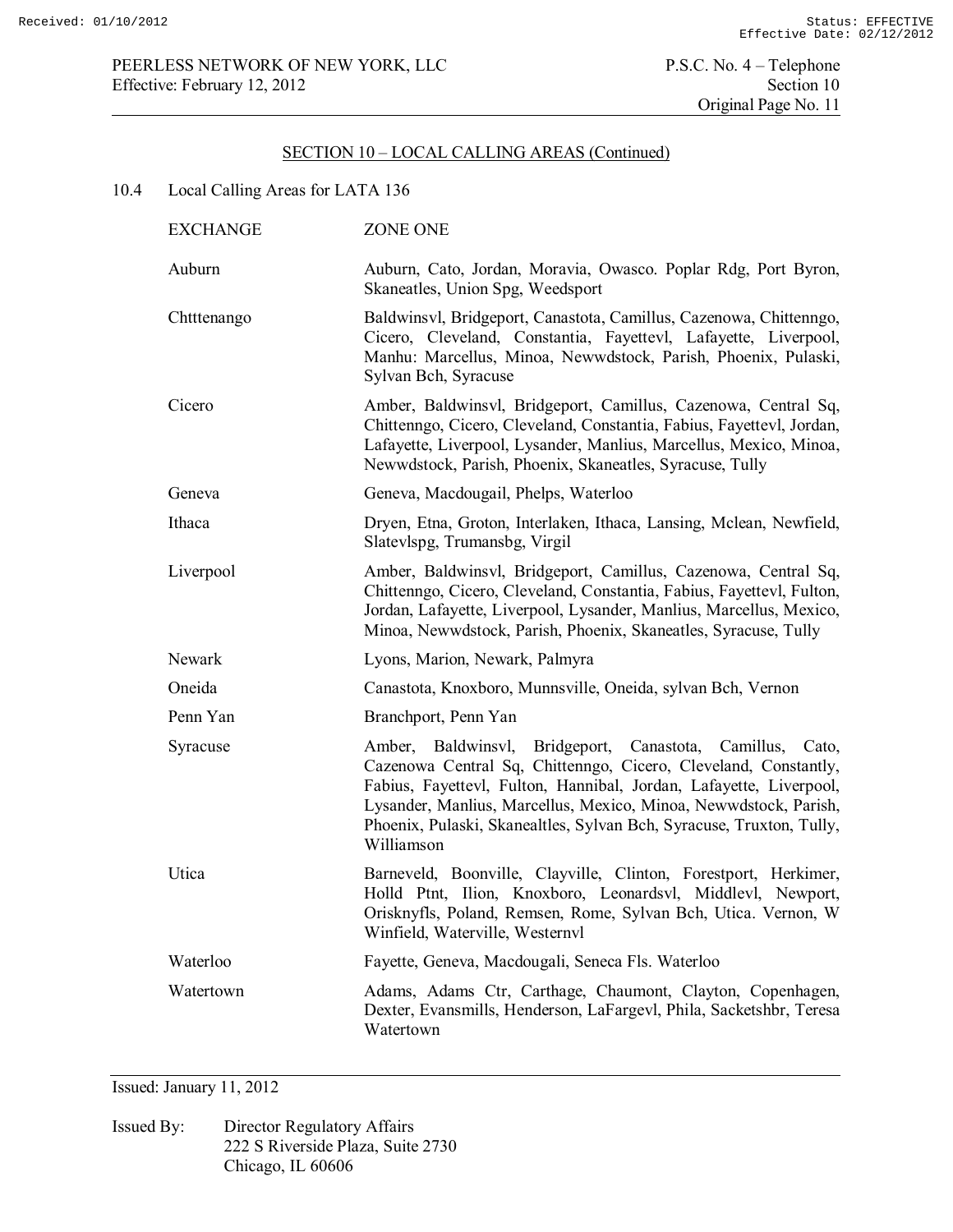# 10.5 Local Calling Areas for LATA 974

| <b>EXCHANGE</b>       | ZONE ONE                                                                                                                                                                                                                                     |
|-----------------------|----------------------------------------------------------------------------------------------------------------------------------------------------------------------------------------------------------------------------------------------|
| <b>Brockport</b>      | Bergen, Brockport, Churchville, Hamlin, Hilton, Rochester, N Chili,<br>Spencerport                                                                                                                                                           |
| Canandaigua           | Bloomfield/Holcomb, Canandaigua, Honeoye, Naples, Rochester,<br>Rushville, Shortsville, Stanley, Victor                                                                                                                                      |
| Dansville             | Dansville, Mt Morris, Springwater, Wayland                                                                                                                                                                                                   |
| E Rochester/Pittsford | E Rochester, Fairport, Henrietta, Hilton, Honeoyefalls, Rochester,<br>Rush, Scottsville, Spencerport, N Chili. Victor, W Webster, Webster                                                                                                    |
| Farport/Perington     | E Rochester, Fairport, Henrietta. Honeoyefalls, Rochester, Victor, W.<br>Webster, Webster                                                                                                                                                    |
| Geneseo               | Avon, Caledonia, Geneseo, Henrietta, Leicester, Livonia, Mt.<br>Morris, Pavilion, Rochester, Rush, Scottsville                                                                                                                               |
| Henrietta             | Avon, E Rochester, Fairport, Henrietta, Hilton, Honeoyefails,<br>Rochester, Rush, Scottsville, N Chili, Spencerport, W Webster                                                                                                               |
| Rochester             | Avon, Bergen, Brockport, Caledonia, Cananagua, Churchville, E<br>Rochester, Fairport, Geneseo, Hamlin, Hemlock Hennetta, Hilton,<br>Honeoyefalls, Livonia, Rochester, Rush, Scottsville, N Chili,<br>Spencerport, Victor, W Webster, Webster |
| Victor                | Canandaigua, E Rochester, Fairport, Honeoyefalls, Rochester,<br>Shortsville, Victor                                                                                                                                                          |
| Webster               | E Rochester, Fairport, Rochester, W Webster, Webster                                                                                                                                                                                         |

Issued: January 11, 2012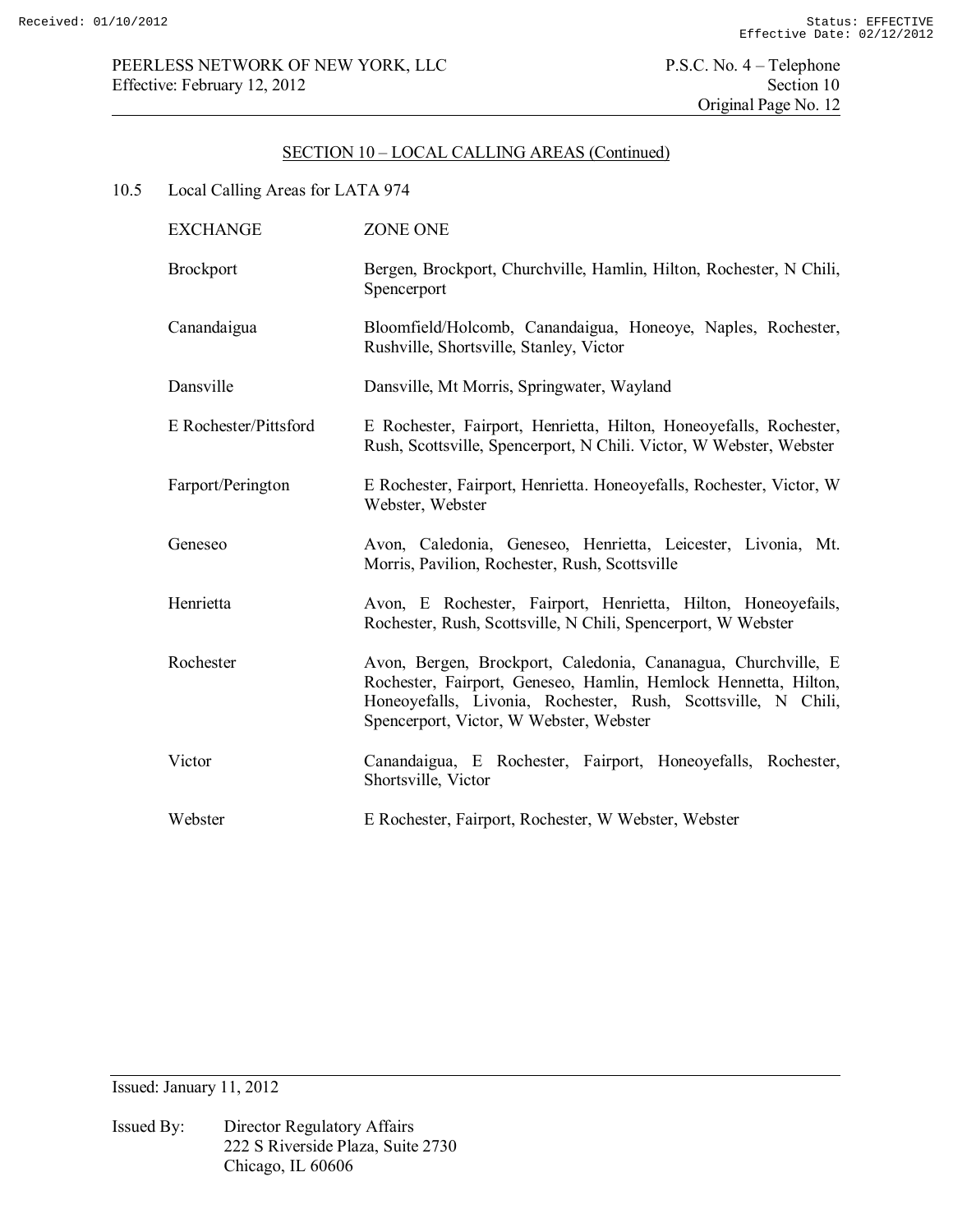10.6 Local Calling Areas for LATA 140

| <b>EXCHANGE</b>        | ZONE ONE                                                                                                                                                                                                                                                                                      |  |  |
|------------------------|-----------------------------------------------------------------------------------------------------------------------------------------------------------------------------------------------------------------------------------------------------------------------------------------------|--|--|
| Batavia                | Attica, Batavia, Byron Oanen, E Pembroke, Elba, Oakfield                                                                                                                                                                                                                                      |  |  |
| <b>Buffalo</b>         | Akron, Alden, Angola, Boston, Buffalo, Chaffee, Clarence Ctr,<br>Clarence, Corfu, Danen, Derby, E Aurora, Eden, Gowanda, Grand Is,<br>Hamburg, Holland, Java, Lancaster, N Collins, Orchard Pk,<br>Pendleton Sanborn, Springvl, Tonawanda, Varysburg, Wanakah, W<br>Seneca, Willimsville      |  |  |
| Cattaragus             | Cattaragus, Cherry Crk, Ellicottvl, Gowanda, Little Viy, S Dayton,                                                                                                                                                                                                                            |  |  |
| Springville Ellicottvl | Cattaragus, Ellicottvl, Little Vly, Salamanca                                                                                                                                                                                                                                                 |  |  |
| Grand Island           | Akron, Alden, Angola, Boston, Buffalo, Chaffee, Clarence Ctr,<br>Clarence, Derby, E Aurora, Eden, Grand Is, Hamburg, Holland, Java,<br>Lancaster, Lewiston, Lockport, Niagra Falls, N Collins, Orchard Pk,<br>Pendleton, Ransomville, Springvl, Tonawanda, Wanakah, W Seneca,<br>Willimsville |  |  |
| Hamburg                | Akron, Alden, Angola, Boston, Buffalo, Chaffee, Clarence ctr,<br>Clarence, Derby, E Aurora, Eden, Gowanda, Grand Is, Hamburg,<br>Holland, Java, Lancaster, N Collins, Orchard Pk, Springvl,<br>Tonawanda, Wanakah, W Seneca, Willimsville                                                     |  |  |
| Lancaster              | Akron, Alden, Angola, Boston, Buffalo, Chaffee, Corfu, Clarence<br>ctr, Clarence, Darien, Derby, E Aurora, Eden, Grand Is, Hamburg,<br>Holland, Java, Lancaster, N Collins, Orchard Pk, Pendleton,<br>Sprmgvl. Tonawanda, Varysburg, Wanakah, W Seneca, Willimsville                          |  |  |
| Lockport               | Barker, Gasport, Grand Is, Lewiston, Lockport, Middleport,<br>Niagrafalls, Pendleton, Ransomville,<br>Newfane,<br>Sanborn,<br>Tonawanda, Wilson, Youngstown                                                                                                                                   |  |  |
| Niagara Fails          | Grand Is, Lewiston, Lockport Niagrafalls, Pendleton, Ransomville,<br>Sanborn, Tonawanda, Wilson, Youngstown                                                                                                                                                                                   |  |  |
| Olean                  | Bolivar, Cuba, Hinsdale, Limestone, Olean, Salamanca                                                                                                                                                                                                                                          |  |  |
| Orchard Park           | Akron, Alden, Angola, Boston, Buffalo, Chaffee, Clarence Ctr,<br>Clarence, Derby, E Aurora, Eden Grand Is, Hamburg, Holland, Java,<br>Lancaster, N Collins, Orchard Pk. Springvl, Tonawanda, Wanakah,<br>W Seneca, Willimsville                                                               |  |  |

Issued: January 11, 2012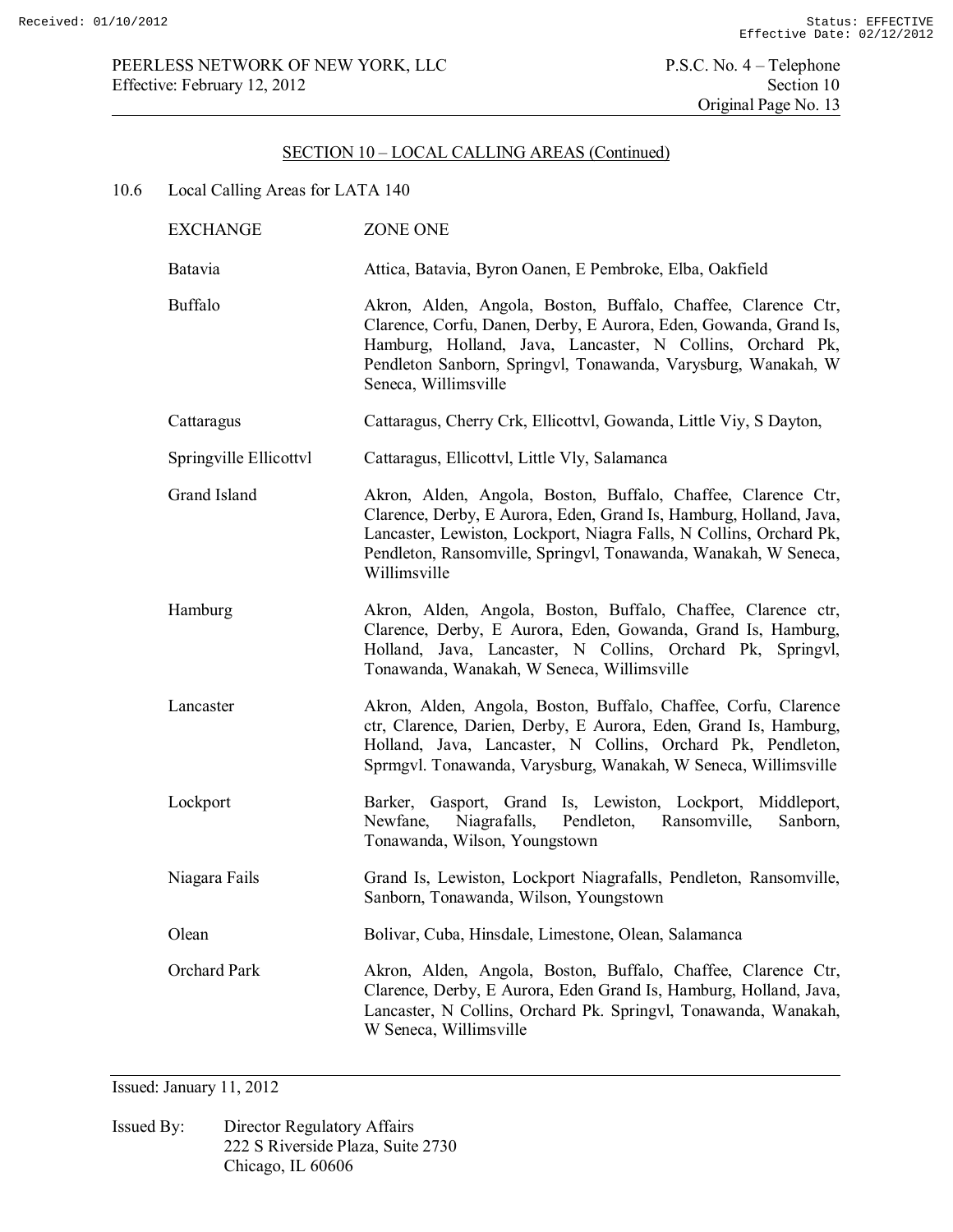10.6 Local Calling Areas for LATA 140 (continued)

| EXCHANGE      | ZONE ONE                                                                                                                                                                                                                                                                                                                  |
|---------------|---------------------------------------------------------------------------------------------------------------------------------------------------------------------------------------------------------------------------------------------------------------------------------------------------------------------------|
| Tonawanda     | Akron, Alden, Angola, Boston, Buffalo, Chaffee, Clarence ctr,<br>Clarence, Derby, E Aurora, Eden, Gasport, Grand Is, Hamburg,<br>Holland, Java, Lancaster, Lewiston, Lockport, N Collins,<br>Niagrafalls, Orchard Pk, Pendleton, Ransomville, Sanborn, Springvl,<br>Tonawanda, Wanakah, W Seneca, Willimsville, Youngtown |
| Wellsville    | Belmont, Bolivar, Friendshlp, Wellsville                                                                                                                                                                                                                                                                                  |
| W Seneca      | Akron, Alden, Angola, Boston, Buffalo, Chaffee, Clarence Ctr,<br>Clarence, Derby, E Aurora, Eden, Grand Is, Hamburg, Holland, Java,<br>Lancaster, N Collins, Orchard Pk, Pendleton, Springvl, Tonawanda,<br>Varysburg, Wanakah, W Seneca, Williamsville                                                                   |
| Williamsville | Akron, Alden, Angola, Boston. Buffalo, Chaffee, Clarence Ctr,<br>Clarence, Corfu, Derby, E Aurora. Eden. Grand Is, Hamburg,<br>Holland, Java, Lancaster, N Collins, Orchard Pk, Pendleton,<br>Springvl, Tonawanda, Wanakah, W Seneca. Williamsville                                                                       |

Issued: January 11, 2012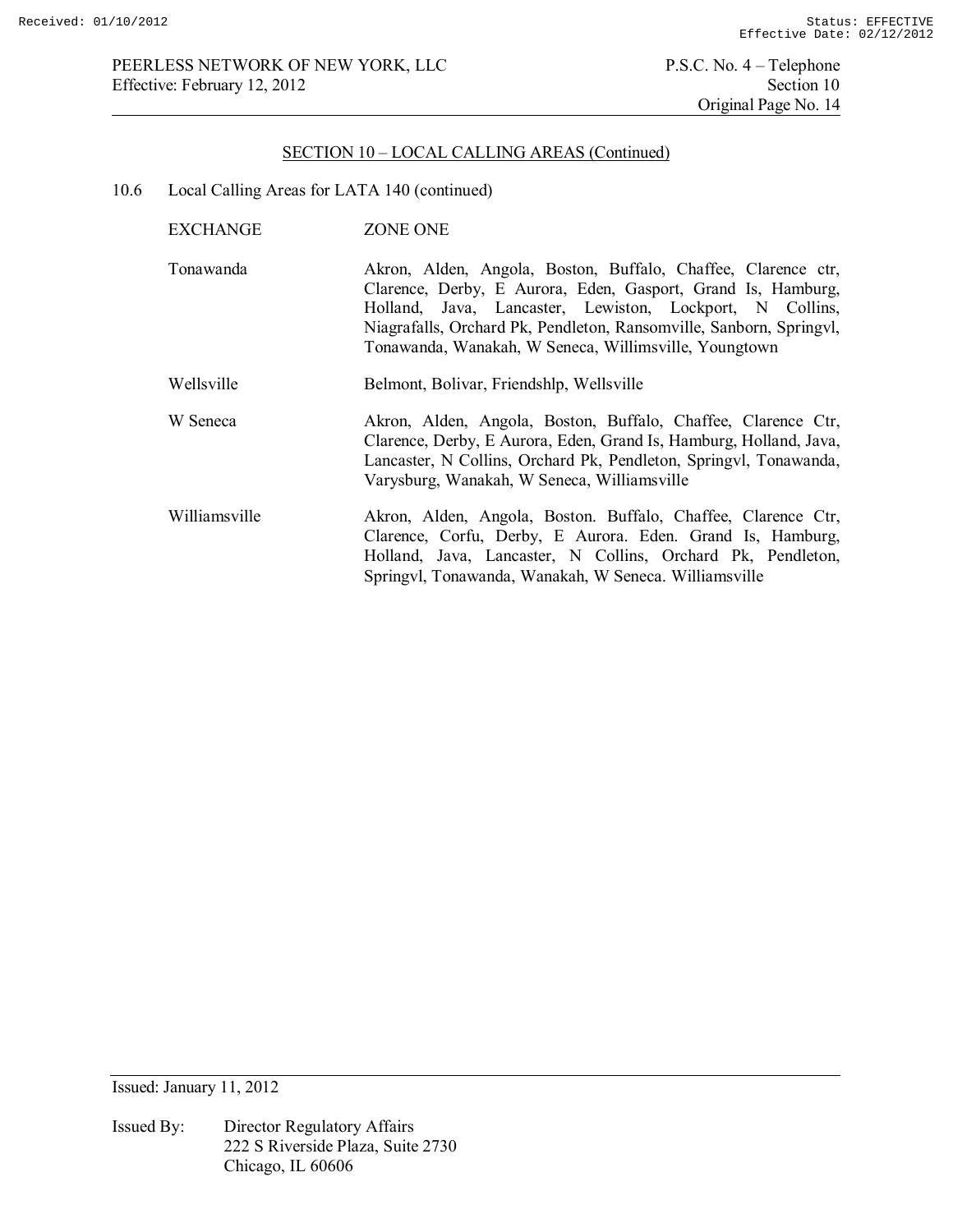## PEERLESS NETWORK OF NEW YORK, LLC<br>
Effective: February 12, 2012<br>
Section 10 Effective: February 12, 2012

# SECTION 10 – LOCAL CALLING AREAS (Continued)

# 10.7 Local Calling Areas for LATA 134

| <b>EXCHANGE</b>  | ZONE ONE                                                                                                                                                                                                                                                                                                                                                                                      |
|------------------|-----------------------------------------------------------------------------------------------------------------------------------------------------------------------------------------------------------------------------------------------------------------------------------------------------------------------------------------------------------------------------------------------|
| Albany           | Albany, Altamont, Amsterdam, Argyle. Averill Park, Ballstnspa,<br>Berlin, Berne. Castleton, Chatham, Clarksvl, Colonie, Coxsackie,<br>Delanson, Esperance, Galway, Greenflctr, Greenville, Jonesville,<br>Kinderhook, Manaville, Mechanicvl, Nassau, Pittstown, Ravena,<br>Roterdmict, Round Lake, Saratoga<br>Springs, Schenectady,<br>Sobethlehm, Stephentn, Troy, Valley Fails, Voorheesvl |
| Altamont         | Albany. Altamont, Berne, Clarksville, Colonie, Delanson, Esperance,<br>Manaville, Saratoga Springs, Schenectady, Sobethlehm, Troy,<br>Voorneesvl                                                                                                                                                                                                                                              |
| Amsterdam        | Amsterdam, Broadalbin, Galway, Roterdmjct, Tribeshill                                                                                                                                                                                                                                                                                                                                         |
| Ballstnspa       | Albany, Ballstnspa. Colorve, Galway, Greenfictr, Jonesville,<br>Mechantcvl, Round Lake, Saratoga Springs, Schenectady, Troy                                                                                                                                                                                                                                                                   |
| Castleton        | Albany, Averill Pk, Castleton, Colonie, Kinderhook, Nassau,<br>Ravena, Schenectady, Sobethlehm, Troy                                                                                                                                                                                                                                                                                          |
| Catskill         | Athens, Cairo, Catskill, Coxsackie, Freehold, Greenville, Hudson,<br>Palenville                                                                                                                                                                                                                                                                                                               |
| Colonie          | Albany, Altamont, Averill Park, Balistnspa, Berne, Castleton,<br>Clarksvl, Colonie, Delanson, Esperance, Galway, Greenflctr,<br>Jonesville, Manaville, Mechanicvl, Nassau, Pittstown, Ravena,<br>RoterdmJct, Round Lake Saratoga<br>Springs, Schenectady,<br>Sobethlehm, Troy, Valley Fails, Voorneesvl                                                                                       |
| Glensfalls       | Argyle, Corinth, Fort Ann, Hartford, Kattskl By, Lake George, Lake<br>Luzeme, Saratoga Springs, Schuyleville                                                                                                                                                                                                                                                                                  |
| Oakhill          | Freenold, Greenville, Oakhill                                                                                                                                                                                                                                                                                                                                                                 |
| Plattsburg       | Chazy Dannemora, Elenbgdpot, Lyon Mt Peru. Plattburg, Saranac,<br>W Chazy                                                                                                                                                                                                                                                                                                                     |
| Saratoga Springs | Albany, Altamont, Ballstnspa, Corinth, Colorve, Galway, Glensfalls,<br>Greenflctr, Jonesville, Manawlle, Mechanicvl, Nassau, Pittstown,<br>Ravena, Roterdmjct, Round Lake, Saratoga Springs, Schenectady,<br>Sobethlehm, Troy, Valley Falls, Voorheesvl                                                                                                                                       |
| Schenectady      | Albany, Altamont, Avenll Park, Ballstnspa, Berne, Castleton,<br>Centralbdg, Clarksvl, Colonie, Delanson, Galway,<br>Greenfletr,<br>Jonesville, Manavdle, Mechanlcvl, Nassau, Pittstown, Ravena,<br>Roterdmjct,<br>Round<br>Lake,<br>Saratoga<br>Springs,<br>Schenectady,<br>Sobethlehm, Troy, Valley Falls, Voorheesvl                                                                        |

Issued: January 11, 2012